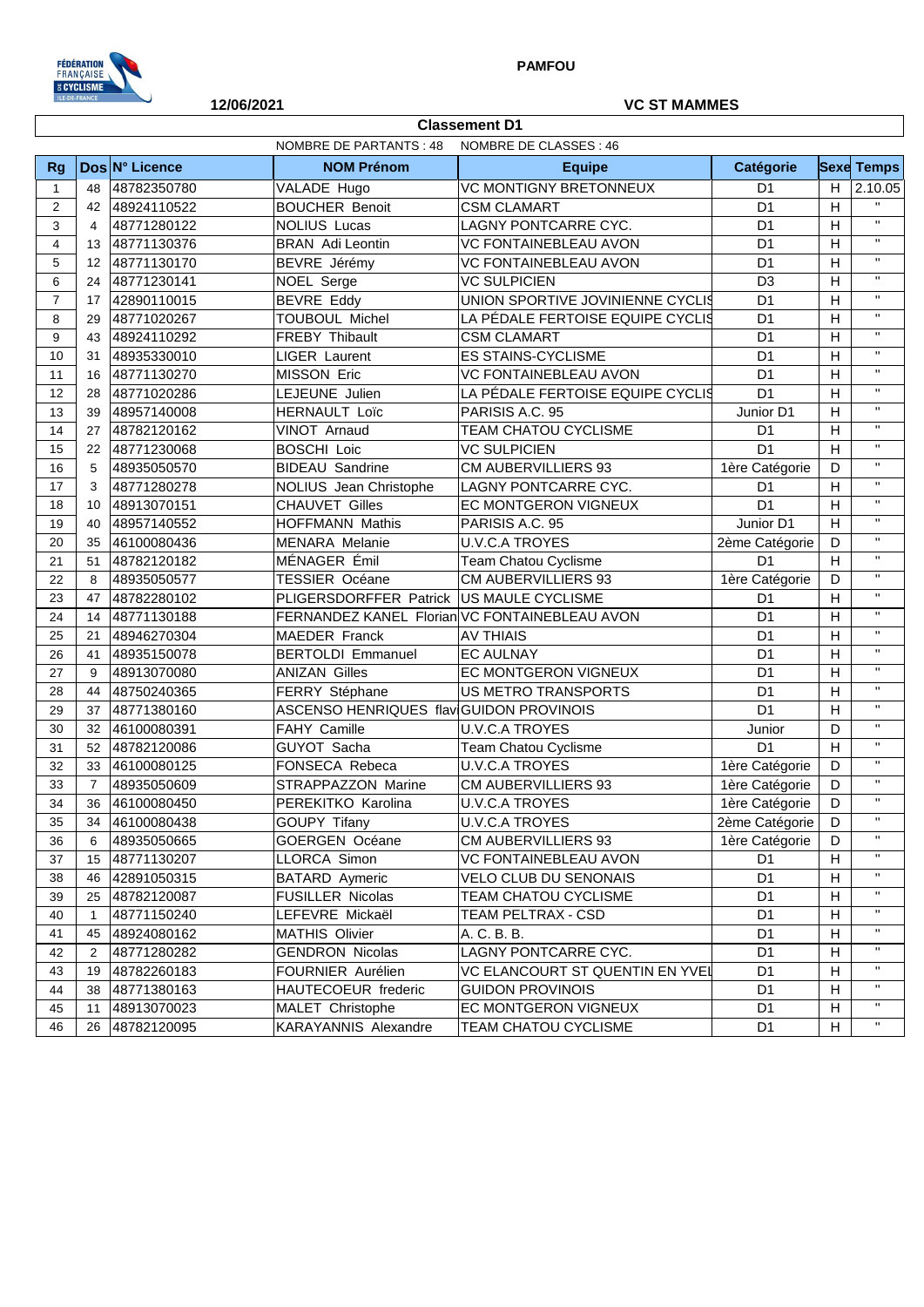|                | <b>Classement D2</b>                              |                            |                                    |                                                               |                                                |                |                              |  |
|----------------|---------------------------------------------------|----------------------------|------------------------------------|---------------------------------------------------------------|------------------------------------------------|----------------|------------------------------|--|
|                | NOMBRE DE CLASSES : 43<br>NOMBRE DE PARTANTS : 46 |                            |                                    |                                                               |                                                |                |                              |  |
| <b>Rg</b>      |                                                   | Dos N° Licence             | <b>NOM Prénom</b>                  | <b>Equipe</b>                                                 | Catégorie                                      |                | <b>Sexe Temps</b>            |  |
| 1              | 15                                                | 48771280334                | <b>CASTRES Gervais</b>             | LAGNY PONTCARRE CYC.                                          | D <sub>2</sub>                                 | H.             | 1.42.14                      |  |
| 2              | 27                                                | 48924080245                | <b>BRODIN Charles</b>              | A. C. B. B.                                                   | D <sub>2</sub>                                 | H              | $\mathbf{H}$                 |  |
| 3              | 53                                                | 48935100239                | D'AGOSTINO Frédéric                | <b>VCA DU BOURGET</b>                                         | D <sub>2</sub>                                 | H              | $\mathbf{u}$                 |  |
| 4              | 42                                                | 48946270117                | FOURNEAUX Stéphane                 | <b>AV THIAIS</b>                                              | D <sub>2</sub>                                 | H              | $\mathbf{H}$                 |  |
| 5              | 14                                                | 48771280322                | <b>BRACONNOT Valentin</b>          | LAGNY PONTCARRE CYC.                                          | Junior D2                                      | H              | $\mathbf{H}$                 |  |
| 6              | 36                                                | 48771150242                | GOUPIL Christophe                  | TEAM PELTRAX - CSD                                            | D <sub>2</sub>                                 | H              | $\mathbf{H}$                 |  |
| $\overline{7}$ | 48                                                | 48957140253                | CLAY Stéphane                      | PARISIS A.C. 95                                               | D <sub>2</sub>                                 | H              | $\mathbf{H}$                 |  |
| 8              | 12 <sup>2</sup>                                   | 48771130340                | PENVEN Cyril                       | <b>VC FONTAINEBLEAU AVON</b>                                  | D <sub>2</sub>                                 | H              | $\mathbf{H}$                 |  |
| 9              | 17                                                | 48771280204                | SPILERS Charbel                    | LAGNY PONTCARRE CYC.                                          | Junior D <sub>2</sub>                          | H              | $\mathbf{H}$                 |  |
| 10             | 28                                                | 48924080205                | <b>CUILLERET Bertrand</b>          | A. C. B. B.                                                   | D <sub>2</sub>                                 | H              | $\mathbf{H}$                 |  |
| 11             | 55                                                | 48771520070                | <b>LEMEY Eric</b>                  | TEAM CYCLISTE BUSSY                                           | D <sub>2</sub>                                 | H              | $\mathbf{H}$                 |  |
| 12             | 31                                                | 48771590031                | PRIGENT Killian                    | VELO CLUB DE COMPANS                                          | Junior D <sub>2</sub>                          | H              | $\mathbf{H}$                 |  |
| 13             | 34                                                | 48935130051                | LE TORIELLEC Yves                  | <b>USM GAGNY</b>                                              | D <sub>2</sub>                                 | H              | $\mathbf{H}$                 |  |
| 14             | 2                                                 | 48771240025                | JEUFFROY Michel                    | <b>VC SAINT-MAMMES</b>                                        | D <sub>2</sub>                                 | H              | $\mathbf{H}$                 |  |
| 15             | 46                                                | 48957080555                | <b>GARNIER Philippe</b>            | ARGENTEUIL VAL DE SEINE 95                                    | $\overline{D2}$                                | $\overline{H}$ | $\mathbf{H}$                 |  |
| 16             | 50                                                | 48924010376                | JAMET Sandie                       | <b>CSM PUTEAUX</b>                                            | 3ème Catégorie                                 | D              | $\mathbf{H}$                 |  |
| 17             | 52                                                | 48924010019                | ROGE Benjamin                      | <b>CSM PUTEAUX</b>                                            | D <sub>2</sub>                                 | Н              | $\mathbf{H}$                 |  |
| 18             | 39                                                | 48771150151                | <b>WETZSTEIN Laurent</b>           | TEAM PELTRAX - CSD                                            | D <sub>2</sub>                                 | $\overline{H}$ | $\mathbf{H}$                 |  |
| 19             | 9                                                 | 48771130163                | HANOL Jérôme                       | <b>VC FONTAINEBLEAU AVON</b>                                  | $\overline{D2}$                                | $\overline{H}$ | $\mathbf{H}$                 |  |
| 20             | 26                                                | 48771050025                | <b>MERET</b> Jean Philippe         | MELUN CYCL. ORGANISATION                                      | D <sub>2</sub>                                 | $\overline{H}$ | $\mathbf{H}$                 |  |
| 21             | 56                                                | 48771630012                | <b>CAUCHOIS Fanny</b>              | Team All Cycle                                                | 2 ème catégorie                                | D              | $\mathbf{H}$                 |  |
| 22             | 3                                                 | 48913070207                | FARDEAU Frédéric                   | <b>EC MONTGERON VIGNEUX</b>                                   | D <sub>2</sub>                                 | H              | $\overline{\mathbf{u}}$      |  |
| 23             | 6                                                 | 48913070148                | POISSON Emmanuel                   | EC MONTGERON VIGNEUX                                          | D <sub>2</sub>                                 | H              | $\mathbf{H}$                 |  |
| 24             | 18                                                | 48913080142                | PELLETIER Jérôme                   | <b>VELO CLUB ARPAJON</b>                                      | D2                                             | $\overline{H}$ | $\mathbf{H}$                 |  |
| 25             | 51                                                | 48924010401                | PEGUILLET Vincent                  | <b>CSM PUTEAUX</b>                                            | $\overline{D2}$                                | $\overline{H}$ | $\mathbf{H}$                 |  |
| 26             | 8                                                 | 48771130409                | HAMELET Florian                    | <b>VC FONTAINEBLEAU AVON</b>                                  | Junior D <sub>2</sub>                          | H              | $\mathbf{H}$                 |  |
| 27             | 21                                                | 48924150224                | RABOT Henri                        | COURBEVOIE SPORTS CYCLISME                                    | D <sub>2</sub>                                 | H              | $\mathbf{H}$                 |  |
| 28             | 41                                                | 42891050307                | <b>TIMBERT Patrick</b>             | VELO CLUB DU SENONAIS                                         | D <sub>2</sub>                                 | Н              | $\mathbf{H}$                 |  |
| 29             | 22                                                | 48771040112                | <b>GOMANNE Benoît</b>              | PEDALE COMBS LA VILLAISE                                      | D <sub>2</sub>                                 | $\overline{H}$ | $\mathbf{H}$<br>$\mathbf{H}$ |  |
| 30             | 11                                                | 48771130385                | PELTIER Clément                    | VC FONTAINEBLEAU AVON                                         | Junior D <sub>2</sub>                          | $\overline{H}$ | $\mathbf{H}$                 |  |
| 31             | 49                                                | 48782350061                | ROCHEFORT Cyril                    | <b>VC MONTIGNY BRETONNEUX</b><br><b>VC FONTAINEBLEAU AVON</b> | D <sub>2</sub>                                 | $\overline{H}$ | $\mathbf{H}$                 |  |
| 32<br>33       | 13<br>10                                          | 48771130396<br>48771130354 | PERREVE Flavio                     | <b>VC FONTAINEBLEAU AVON</b>                                  | Junior D <sub>2</sub><br>Junior D <sub>2</sub> | H<br>H         | $\mathbf{H}$                 |  |
| 34             | $\mathbf{1}$                                      | 48771240026                | MOULIN Antoine<br>JEUFFROY Laurent | <b>VC SAINT-MAMMES</b>                                        | D <sub>2</sub>                                 | H              | $\mathbf{H}$                 |  |
| 35             | 16                                                | 48771280033                | RICHARD Damien                     | LAGNY PONTCARRE CYC.                                          | D <sub>1</sub>                                 | $\overline{H}$ | $\mathbf{H}$                 |  |
| 36             | 45                                                | 48946080029                | <b>KANCEL Stephan</b>              | <b>TROPIKANA</b>                                              | D <sub>2</sub>                                 | H              | $\mathbf{H}$                 |  |
| 37             | 23                                                | 48771040248                | SINGLARD Jacques                   | PEDALE COMBS LA VILLAISE                                      | D <sub>2</sub>                                 | H              | $\mathbf{H}$                 |  |
| 38             | 47                                                | 48750240347                | <b>SENEGAS Anne</b>                | <b>US METRO TRANSPORTS</b>                                    | 3ème Catégorie                                 | D              | $\mathbf{H}$                 |  |
| 39             | 40                                                | 42891050380                | DOURU Cyrille                      | VELO CLUB DU SENONAIS                                         | Arbitre Régional                               | H              | $\mathbf{H}$                 |  |
| 40             | 19                                                | 48913080119                | TAN Muammer                        | <b>VELO CLUB ARPAJON</b>                                      | D <sub>2</sub>                                 | H              |                              |  |
| 41             | 43                                                | 48771210125                | <b>BONTOUR Sébastien</b>           | CC PONTHIERRY PRINGY                                          | D <sub>2</sub>                                 | H              | $\mathbf{H}$                 |  |
| 42             | 32                                                | 48771020036                | PARIS Richard                      | LA PÉDALE FERTOISE EQUIPE CYCLIS                              | D <sub>2</sub>                                 | H              | $\mathbf{H}$                 |  |
| 43             | $\overline{4}$                                    | 48913070113                | FERRI Pascal                       | EC MONTGERON VIGNEUX                                          | D <sub>2</sub>                                 | H              | $\mathbf{H}$                 |  |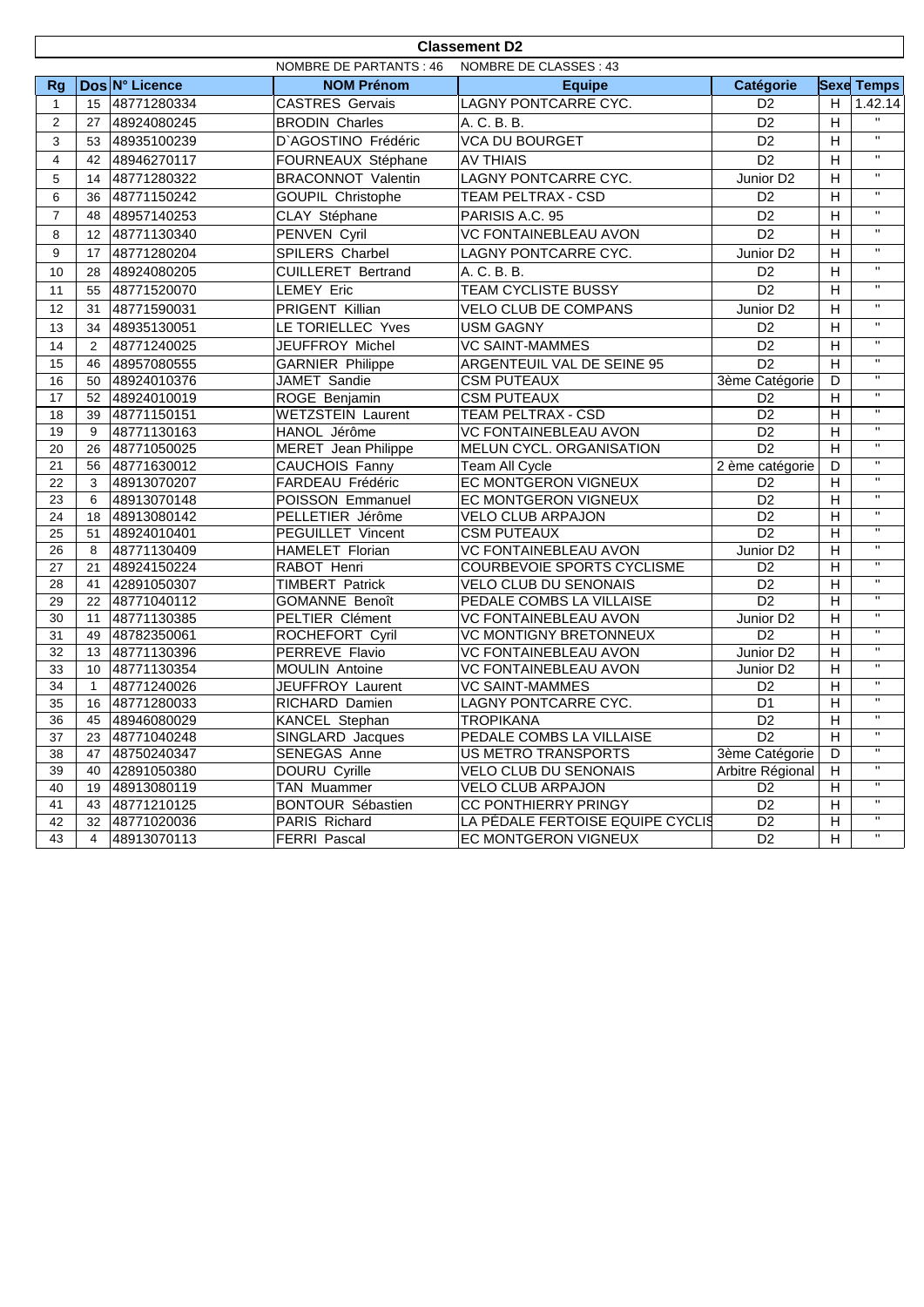| <b>Classement D3</b>    |                                                  |                |                             |                                              |                 |                         |                         |
|-------------------------|--------------------------------------------------|----------------|-----------------------------|----------------------------------------------|-----------------|-------------------------|-------------------------|
|                         | NOMBRE DE PARTANTS : 44<br>NOMBRE DE CLASSES: 38 |                |                             |                                              |                 |                         |                         |
| <b>Rg</b>               |                                                  | Dos N° Licence | <b>NOM Prénom</b>           | <b>Equipe</b>                                | Catégorie       |                         | <b>Sexe Temps</b>       |
| $\mathbf{1}$            | 48                                               | 48782280414    | LEMARINIER Samuel           | US MAULE CYCLISME                            | D <sub>3</sub>  | H                       | 1.45.04                 |
| 2                       | 5                                                | 48771280311    | <b>CARPENTIER Laurent</b>   | LAGNY PONTCARRE CYC.                         | D <sub>3</sub>  | H                       |                         |
| 3                       | 16                                               | 48771150253    | <b>BOUCHER</b> Jean Michel  | <b>TEAM PELTRAX - CSD</b>                    | $\overline{D3}$ | $\overline{H}$          | $\overline{u}$          |
| $\overline{\mathbf{4}}$ | 33                                               | 48750160557    | VINDEX Jean Philippe        | PARIS CYCLISTE OLYMPIQUE                     | $\overline{D3}$ | H                       | $\overline{u}$          |
| 5                       | 42                                               | 48946090007    | ALVES Alain                 | AVENIR DU VAL DE MARNE                       | $\overline{D3}$ | $\overline{H}$          | $\overline{u}$          |
| 6                       | 36                                               | 48924080253    | <b>HAUTEVILLE LIONEL</b>    | A. C. B. B.                                  | $\overline{D3}$ | $\overline{H}$          | $\overline{u}$          |
| $\overline{7}$          | 25                                               | 48946080024    | <b>DORANGES Omer Jacky</b>  | <b>TROPIKANA</b>                             | D <sub>3</sub>  | $\overline{H}$          | $\overline{u}$          |
| 8                       | 38                                               | 48782350066    | ROCHEFORT Michel            | <b>VC MONTIGNY BRETONNEUX</b>                | $\overline{D3}$ | $\overline{H}$          | $\overline{\mathbf{u}}$ |
| 9                       | 3                                                | 48771090300    | <b>PILLOT Michel</b>        | <b>US NEMOURS ST PIERRE</b>                  | $\overline{D3}$ | $\overline{H}$          | $\mathbf{H}$            |
| 10                      | 22                                               | 48946270155    | DAVIDOU Jean Pierre         | <b>AV THIAIS</b>                             | D <sub>3</sub>  | $\overline{H}$          | $\overline{u}$          |
| 11                      | 28                                               | 48946080026    | NANESIE Eddy                | <b>TROPIKANA</b>                             | D <sub>3</sub>  | H                       | $\mathbf{H}$            |
| 12                      | 13                                               | 48913070131    | <b>MULLOIS Claude</b>       | EC MONTGERON VIGNEUX                         | D <sub>3</sub>  | $\overline{H}$          |                         |
| 13                      |                                                  | 17 48771150124 | DE OLIVEIRA Carlos          | <b>TEAM PELTRAX - CSD</b>                    | $\overline{D3}$ | $\overline{H}$          |                         |
| 14                      | 10                                               | 48771130116    | <b>TOURTE</b> Philippe      | <b>VC FONTAINEBLEAU AVON</b>                 | $\overline{D3}$ | $\overline{H}$          |                         |
| 15                      | 30                                               | 48750160739    | <b>BOUTIN Michel</b>        | PARIS CYCLISTE OLYMPIQUE                     | $\overline{D3}$ | $\overline{H}$          |                         |
| 16                      | $\overline{4}$                                   | 48771280104    | CABRAS Antonio              | LAGNY PONTCARRE CYC.                         | D <sub>3</sub>  | $\overline{H}$          |                         |
| 17                      | 47                                               | 48924110384    | <b>GAGNEUR Xavier</b>       | <b>CSM CLAMART</b>                           | D <sub>3</sub>  | $\overline{H}$          |                         |
| 18                      | 46                                               | 48771080005    | <b>TAIEB Franck</b>         | <b>AS CHELLES</b>                            | $\overline{D3}$ | $\overline{H}$          |                         |
| 19                      | $\overline{7}$                                   | 48771130023    | GROSLAMBERT Renaud          | <b>VC FONTAINEBLEAU AVON</b>                 | $\overline{D3}$ | $\overline{H}$          |                         |
| 20                      | 32                                               | 48750160248    | PERDRIEAU François          | PARIS CYCLISTE OLYMPIQUE                     | D <sub>3</sub>  | $\overline{H}$          |                         |
| 21                      | 20                                               | 48771150031    | SEGUIN Frédéric             | <b>TEAM PELTRAX - CSD</b>                    | $\overline{D3}$ | $\overline{H}$          |                         |
| $\overline{22}$         | 23                                               | 48946270067    | <b>GRIMBERT François</b>    | <b>AV THIAIS</b>                             | $\overline{D3}$ | $\overline{H}$          |                         |
| 23                      | 34                                               | 42891050266    | POSENATO Claude             | <b>VELO CLUB DU SENONAIS</b>                 | $\overline{D3}$ | $\overline{H}$          |                         |
| 24                      | 39                                               | 48924030008    | <b>BULTIEAU</b> Jean Pierre | RUEIL A.C.                                   | $\overline{D3}$ | $\overline{H}$          |                         |
| 25                      | 41                                               | 48771190117    | <b>HERNANDEZ Leonides</b>   | <b>CC COULOMMIERS</b>                        | D <sub>3</sub>  | $\overline{H}$          |                         |
| 26                      | 11                                               | 48924150126    | LETOURNEUR Régis            | COURBEVOIE SPORTS CYCLISME                   | D <sub>3</sub>  | $\overline{H}$          |                         |
| 27                      | 49                                               | 48913080123    | <b>DOLLIN Henri</b>         | <b>VELO CLUB ARPAJON</b>                     | $\overline{D3}$ | $\overline{\mathsf{H}}$ |                         |
| 28                      | 29                                               | 48946080019    | ZONZON Thedy                | <b>TROPIKANA</b>                             | $\overline{D3}$ | $\overline{H}$          |                         |
| 29                      | 37                                               | 48771040265    | <b>PENSEC Franck</b>        | PEDALE COMBS LA VILLAISE                     | D <sub>3</sub>  | $\overline{H}$          |                         |
| 30                      | 51                                               | 48771150250    | PICH Sylvie                 | Team Peltrax - CSD                           | $\overline{D3}$ | $\overline{D}$          |                         |
| 31                      | 6                                                | 48771130283    |                             | DA COSTA MARTINS Vitor VC FONTAINEBLEAU AVON | $\overline{D3}$ | $\overline{H}$          |                         |
| 32                      | 12                                               | 48913070088    | <b>GREGOIRE</b> Jean Claude | EC MONTGERON VIGNEUX                         | $\overline{D3}$ | $\overline{H}$          |                         |
| 33                      | 40                                               | 48750240225    | <b>RENAIS Rodolphe</b>      | <b>US METRO TRANSPORTS</b>                   | D3              | $\overline{H}$          |                         |
| 34                      | 2                                                | 48771240004    | TARDIVEAU Daniel            | <b>VC SAINT-MAMMES</b>                       | D <sub>3</sub>  | $\overline{H}$          |                         |
| 35                      | 45                                               | 48771630010    | ROUSSELIN Fabien            | TEAM ALLCYCLES VAL D'EUROPE                  | $\overline{D3}$ | $\overline{H}$          |                         |
| 36                      | 21                                               | 48946070071    | DEVILLERS Stéphane          | US ALFORTVILLE CYCLISME                      | $\overline{D3}$ | $\overline{H}$          |                         |
| 37                      | 15                                               | 48924010356    | MATHE Bruno                 | <b>CSM PUTEAUX</b>                           | D <sub>3</sub>  | $\overline{H}$          |                         |
| 38                      | 8                                                | 48771130366    | <b>GUILLOU Patrice</b>      | <b>VC FONTAINEBLEAU AVON</b>                 | D <sub>3</sub>  | $\overline{H}$          |                         |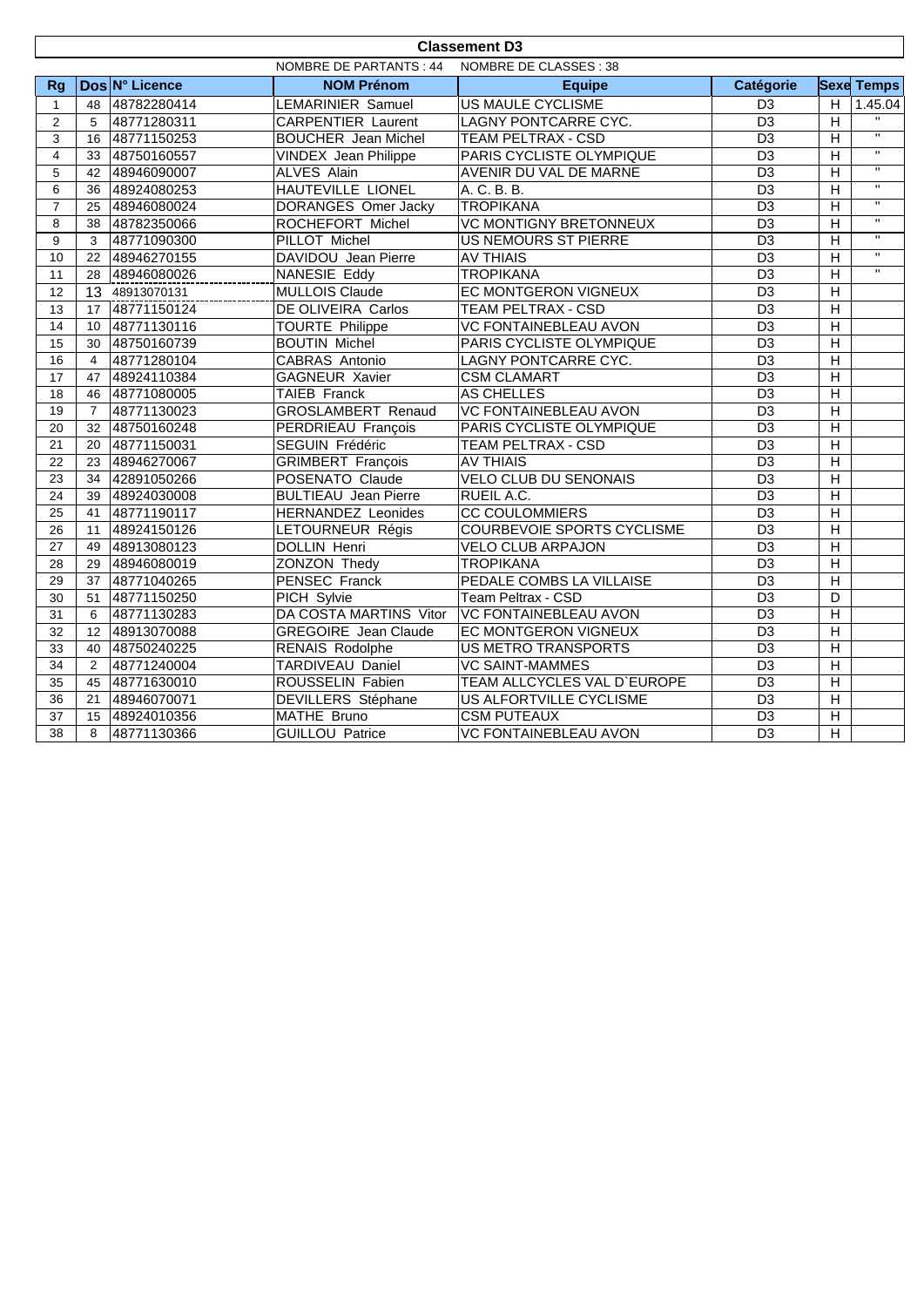| <b>Classement D4</b>    |                                                         |                |                             |                                   |                 |                         |                         |
|-------------------------|---------------------------------------------------------|----------------|-----------------------------|-----------------------------------|-----------------|-------------------------|-------------------------|
|                         | <b>NOMBRE DE PARTANTS: 52</b><br>NOMBRE DE CLASSES : 40 |                |                             |                                   |                 |                         |                         |
| Rq                      |                                                         | Dos N° Licence | <b>NOM Prénom</b>           | <b>Equipe</b>                     | Catégorie       |                         | <b>Sexe Temps</b>       |
| $\mathbf{1}$            | 38                                                      | 48750160770    | <b>LAMY Thierry</b>         | PARIS CYCLISTE OLYMPIQUE          | D <sub>4</sub>  | H                       | 1.35.01                 |
| $\overline{2}$          | 12 <sup>2</sup>                                         | 48924150105    | <b>HOUANARD Bertrand</b>    | <b>COURBEVOIE SPORTS CYCLISME</b> | $\overline{D4}$ | $\overline{H}$          | $\mathbf{H}$            |
| 3                       | 20                                                      | 48771020285    | <b>HORNN</b> Jean Pierre    | LA PÉDALE FERTOISE EQUIPE CYCLIS  | $\overline{D4}$ | $\overline{H}$          | $\overline{u}$          |
| $\overline{\mathbf{4}}$ | 14                                                      | 48913070255    | PAPINAUD Joël               | EC MONTGERON VIGNEUX              | $\overline{D4}$ | $\overline{H}$          | $\overline{u}$          |
| 5                       | 49                                                      | 42891050388    | <b>BARDIN Philippe</b>      | VELO CLUB DU SENONAIS             | $\overline{D4}$ | $\overline{H}$          | $\overline{\mathbf{u}}$ |
| 6                       | 26                                                      | 48771150094    | <b>FONTAINE Yannick</b>     | <b>TEAM PELTRAX - CSD</b>         | D <sub>4</sub>  | H                       | $\mathbf{u}$            |
| $\overline{7}$          | 42                                                      | 48935040070    | LE FUR Claude               | EC NEUILLY PLAISANCE              | D <sub>4</sub>  | H                       | $\overline{u}$          |
| 8                       | 30                                                      | 48924030036    | <b>GIROU Philippe</b>       | RUEIL A.C.                        | $\overline{D4}$ | $\overline{H}$          | $\overline{u}$          |
| 9                       | 15                                                      | 48913070321    | PEROTTO Lucien              | EC MONTGERON VIGNEUX              | D <sub>4</sub>  | $\overline{H}$          | $\overline{\mathbf{u}}$ |
| 10                      | 46                                                      | 48957130040    | <b>VOYER Laurent</b>        | A. SOISY ENGHIEN LA BARRE         | $\overline{D4}$ | $\overline{H}$          | $\overline{u}$          |
| 11                      | 17                                                      | 48924010223    | PAUTRAT Francis             | <b>CSM PUTEAUX</b>                | $\overline{D4}$ | $\overline{H}$          | $\overline{\mathbf{u}}$ |
| $\overline{12}$         | 13                                                      | 48924150009    | MUSELET Christian           | <b>COURBEVOIE SPORTS CYCLISME</b> | $\overline{D4}$ | $\overline{H}$          | $\overline{\mathbf{u}}$ |
| 13                      | 48                                                      | 48771490048    | <b>GRANIER Luc</b>          | <b>SC GRETZ TOURNAN</b>           | D <sub>4</sub>  | $\overline{H}$          | $\overline{u}$          |
| 14                      | 41                                                      | 48771160045    | PICHOT Thierry              | LE MEE SPORTS                     | D <sub>4</sub>  | $\overline{H}$          | $\overline{u}$          |
| 15                      | 53                                                      | 48771080126    | DA COSTA Fernando           | <b>AS CHELLES</b>                 | D4              | $\overline{H}$          | $\overline{u}$          |
| 16                      | 24                                                      | 48750240330    | <b>AUFFRET Didier</b>       | <b>US METRO TRANSPORTS</b>        | D <sub>4</sub>  | $\overline{H}$          | $\mathbf{u}$            |
| 17                      | 51                                                      | 48935130307    | <b>TESSIER Philippe</b>     | <b>USM GAGNY</b>                  | D <sub>4</sub>  | $\overline{H}$          | $\overline{u}$          |
| $\overline{18}$         | 43                                                      | 48935040121    | <b>NOLIUS Bernard</b>       | EC NEUILLY PLAISANCE              | $\overline{D4}$ | $\overline{H}$          | $\overline{\mathbf{u}}$ |
| 19                      | 54                                                      | 48935230006    | <b>DEWILDE Philippe</b>     | <b>EC NOISEENNE</b>               | $\overline{D4}$ | $\overline{H}$          | $\overline{\mathbf{u}}$ |
| 20                      | 47                                                      | 53060400037    | <b>WEGENER Philippe</b>     | <b>US PEGOMAS CYCLISME</b>        | D <sub>4</sub>  | H                       | $\overline{u}$          |
| 21                      | 9                                                       | 48771280258    | <b>BARBA Robert</b>         | LAGNY PONTCARRE CYC.              | D <sub>4</sub>  | $\overline{H}$          | $\overline{\mathbf{u}}$ |
| 22                      | $\overline{7}$                                          | 48771130404    | <b>MINNITI Patrick</b>      | <b>VC FONTAINEBLEAU AVON</b>      | $\overline{D4}$ | $\overline{H}$          | $\mathbf{u}$            |
| 23                      | 6                                                       | 48771130286    | <b>MERCIER Thierry</b>      | <b>VC FONTAINEBLEAU AVON</b>      | $\overline{D4}$ | $\overline{H}$          | $\overline{\mathbf{u}}$ |
| 24                      | 32                                                      | 48946080004    | CHELAMIE Judes              | <b>TROPIKANA</b>                  | D <sub>4</sub>  | H                       | $\overline{\mathbf{u}}$ |
| 25                      | 39                                                      | 48750160293    | MAJERHOLC Daniel            | PARIS CYCLISTE OLYMPIQUE          | D <sub>4</sub>  | $\overline{H}$          | $\overline{u}$          |
| 26                      | 22                                                      | 48771020282    | LEJEUNE Alain               | LA PÉDALE FERTOISE EQUIPE CYCLIS  | $\overline{D4}$ | $\overline{H}$          | $\overline{\mathbf{u}}$ |
| 27                      | 29                                                      | 48771190031    | <b>HERVILLARD Gilles</b>    | <b>CC COULOMMIERS</b>             | D <sub>4</sub>  | $\overline{H}$          | $\overline{\mathbf{u}}$ |
| 28                      | 18                                                      | 48924010066    | PLAZA Olivier               | <b>CSM PUTEAUX</b>                | $\overline{D4}$ | $\overline{H}$          | $\mathbf{H}$            |
| 29                      | 37                                                      | 48750160764    | <b>GABORIAU MARGAUX</b>     | PARIS CYCLISTE OLYMPIQUE          | $\overline{D3}$ | D                       | $\mathbf{H}$            |
| 30                      | 36                                                      | 48750160683    | <b>DUBREUIL Jacques</b>     | PARIS CYCLISTE OLYMPIQUE          | $\overline{D4}$ | $\overline{H}$          | $\overline{u}$          |
| 31                      | 35                                                      | 44450830177    | <b>LEROUGE Patrick</b>      | <b>GUIDON CHALETTOIS</b>          | D <sub>4</sub>  | H                       | $\overline{\mathbf{u}}$ |
| $\overline{32}$         | 27                                                      | 48771150037    | HUNGER Norbert              | <b>TEAM PELTRAX - CSD</b>         | $\overline{D4}$ | $\overline{\mathsf{H}}$ | $\overline{u}$          |
| 33                      | 16                                                      | 48913070331    | <b>REMY Sandra</b>          | EC MONTGERON VIGNEUX              | $\overline{D1}$ | D                       | $\overline{\mathbf{u}}$ |
| $\overline{34}$         | 50                                                      | 48782280363    | LEMAIRE Frédéric            | <b>US MAULE CYCLISME</b>          | D <sub>4</sub>  | $\overline{H}$          | $\mathbf{H}$            |
| 35                      | 19                                                      | 48935050125    | <b>GIROUX ANDRE</b>         | CM AUBERVILLIERS 93               | $\overline{D4}$ | $\overline{H}$          | $\overline{\mathbf{u}}$ |
| 36                      | 21                                                      | 48771020244    | <b>JUNG Pascal</b>          | LA PÉDALE FERTOISE EQUIPE CYCLIS  | $\overline{D4}$ | $\overline{H}$          | $\overline{\mathbf{u}}$ |
| 37                      | 11                                                      | 48924150030    | GOAPPER René                | <b>COURBEVOIE SPORTS CYCLISME</b> | D <sub>4</sub>  | $\overline{H}$          | $\overline{11}$         |
| 38                      | $\mathbf{1}$                                            | 48771240022    | <b>MACHIN</b> Jean Philippe | <b>VC SAINT-MAMMES</b>            | D <sub>4</sub>  | H                       | $\overline{u}$          |
| 39                      | 33                                                      | 48946080005    | FISTON Serge                | <b>TROPIKANA</b>                  | D <sub>4</sub>  | $\overline{H}$          | $\mathbf{H}$            |
| 40                      | 3                                                       | 48771130088    | CHAUSSE Jean Guy            | <b>VC FONTAINEBLEAU AVON</b>      | $\overline{D4}$ | $\overline{\mathsf{H}}$ | $\overline{\mathbf{u}}$ |